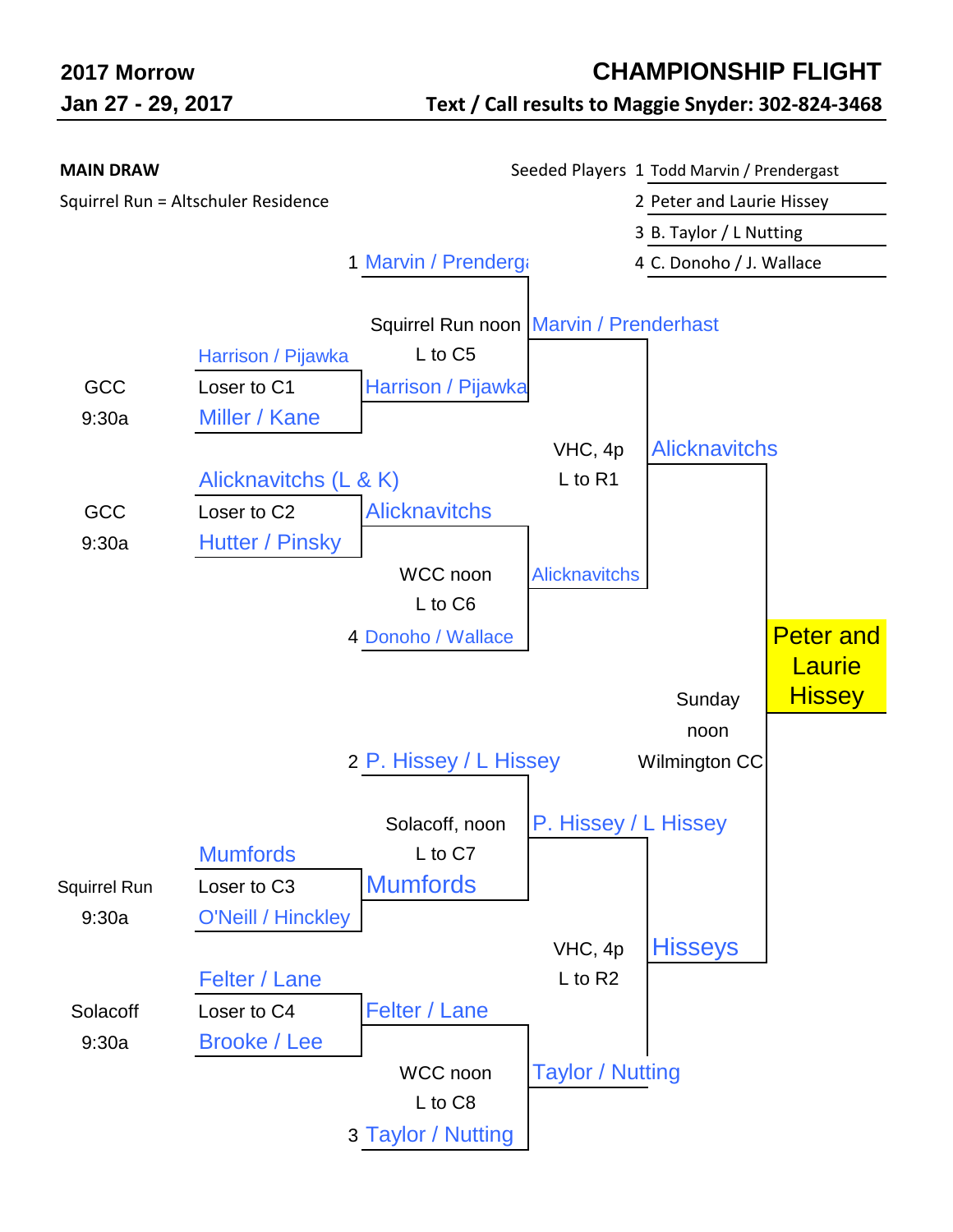## **2017 Morrow CHAMPIONSHIP FLIGHT**

**Jan 27 - 29, 2017 Text / Call results to Maggie Snyder: 302-824-3468**

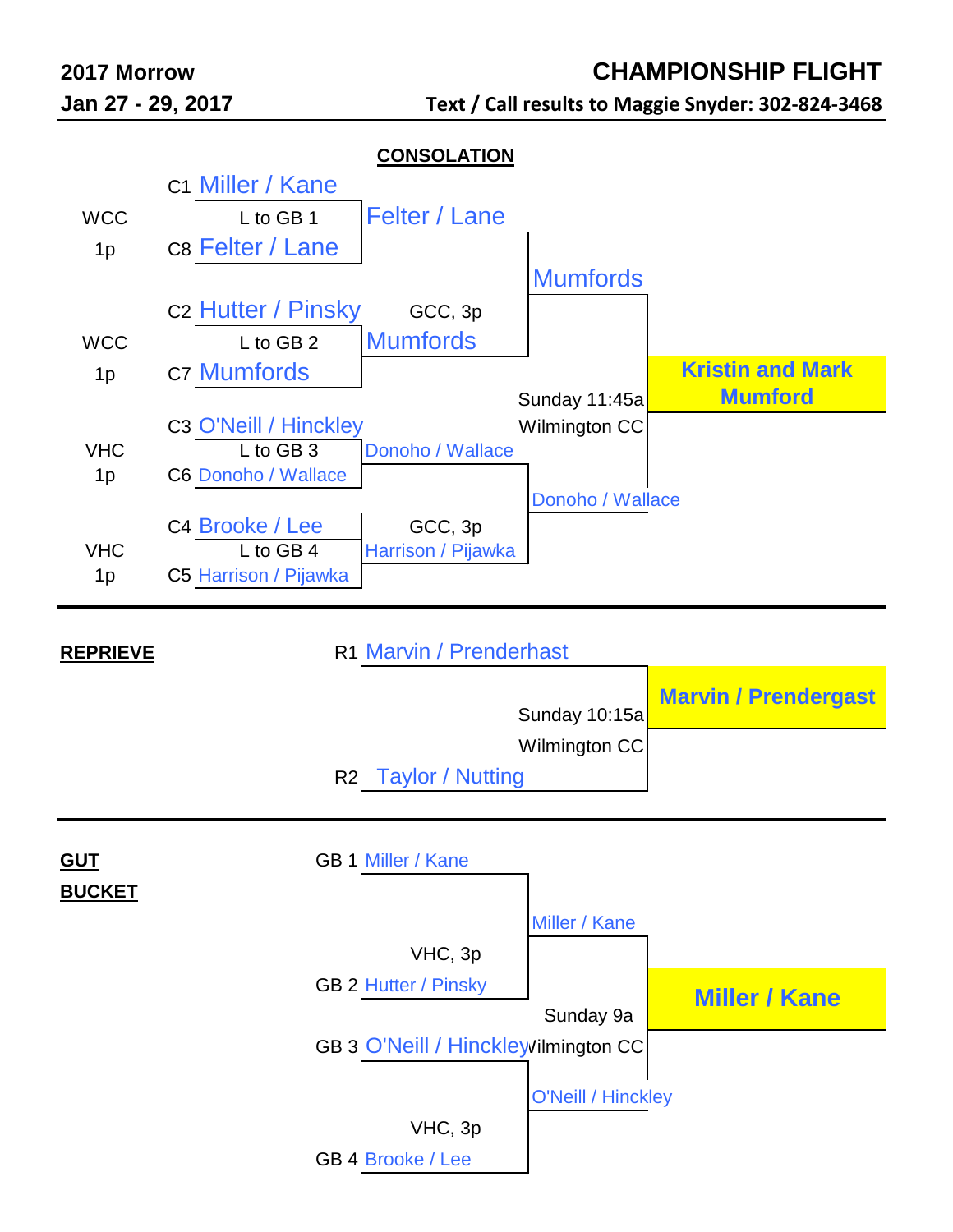|  | 2017 Morrow |                   |
|--|-------------|-------------------|
|  |             | Jan 27 - 29, 2017 |

## **MAIN DRAW**

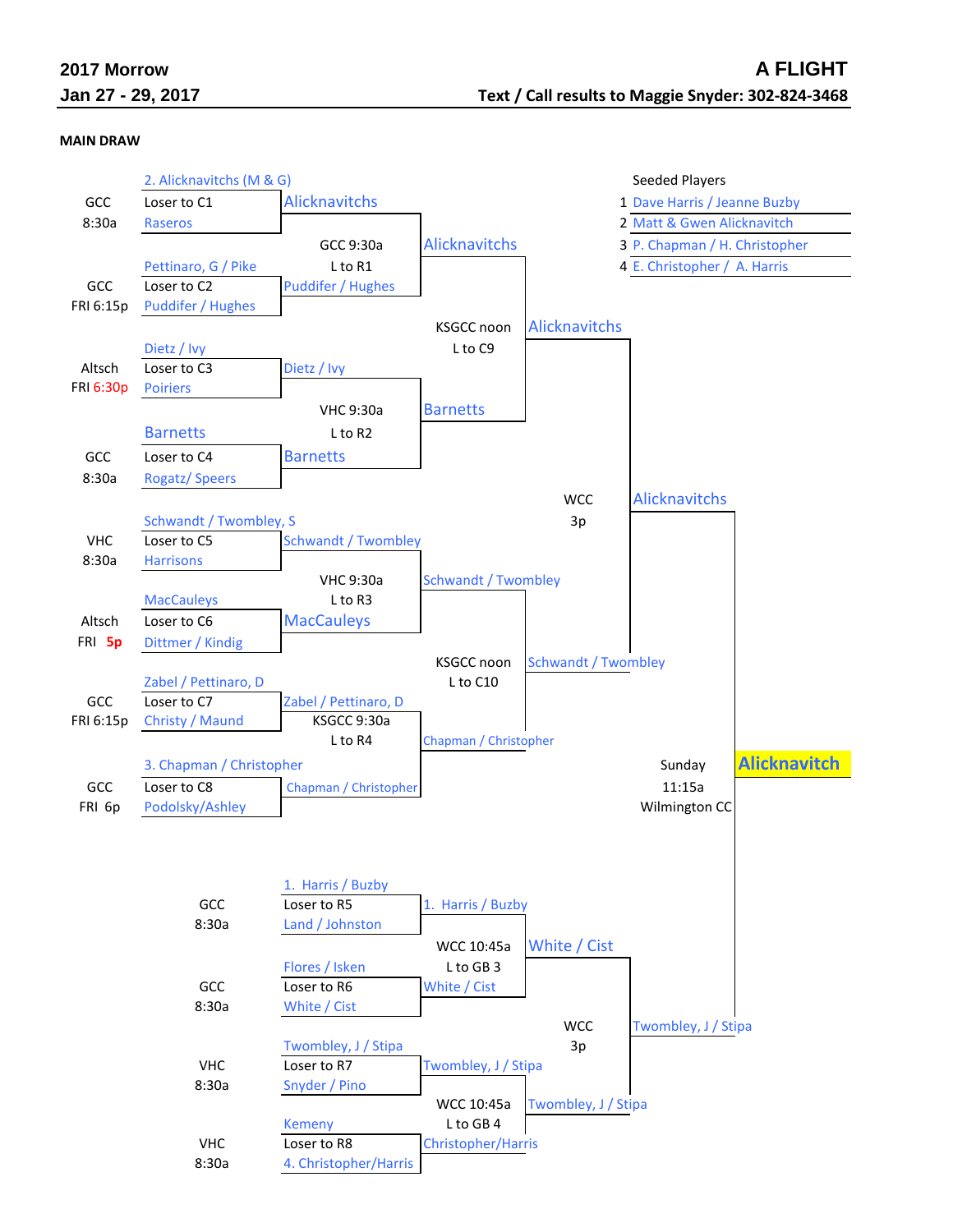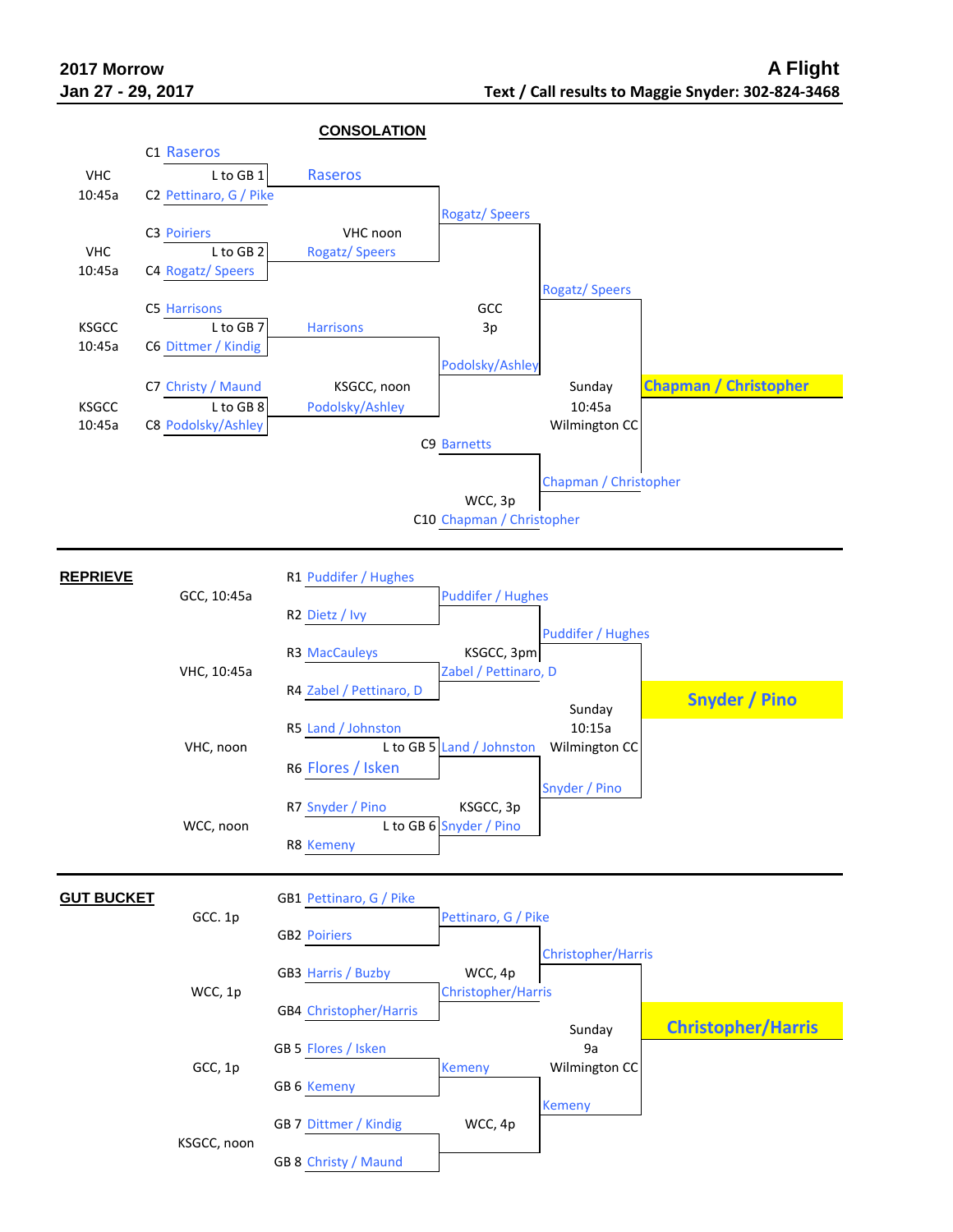